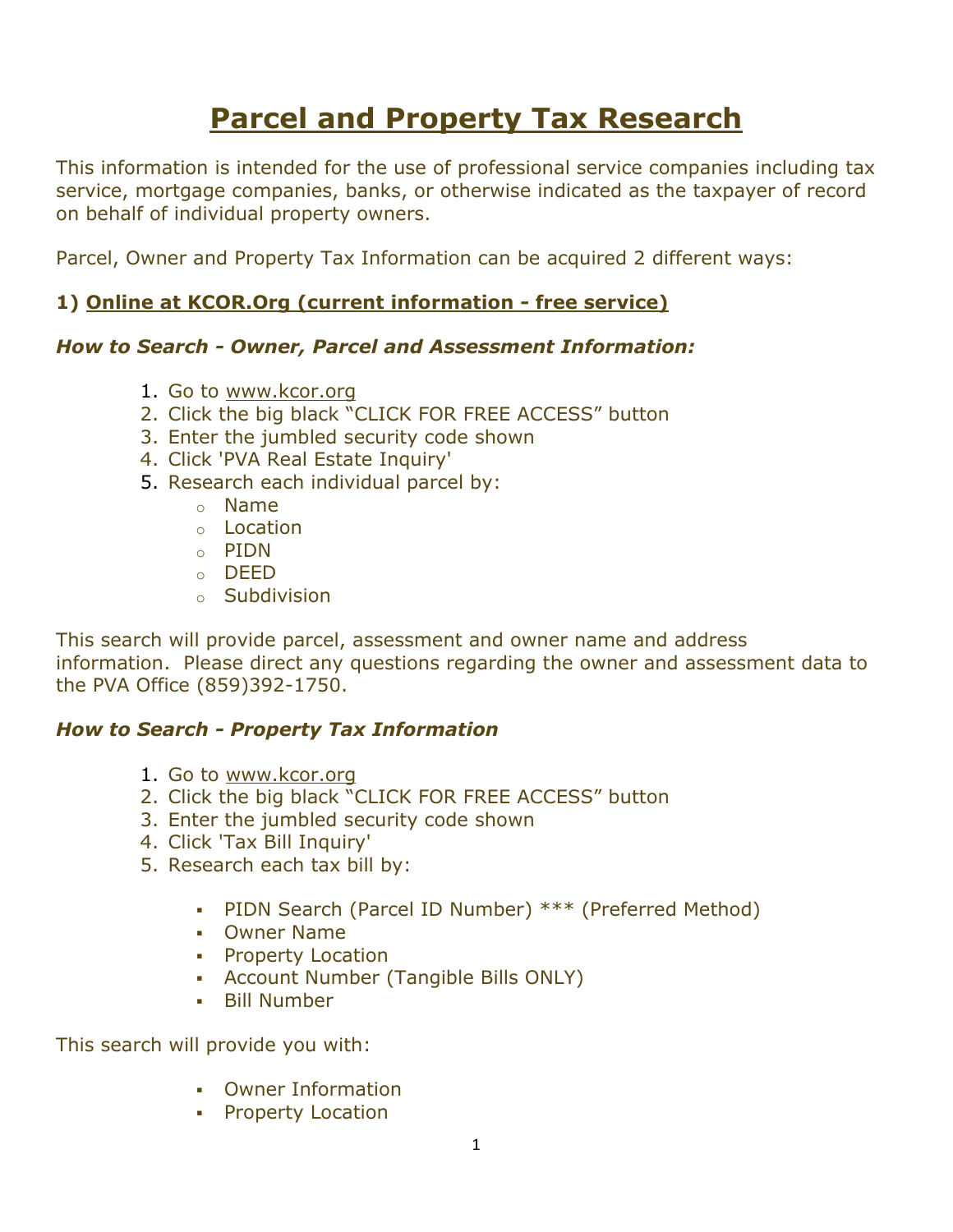- **Breakdown of property taxes amounts by entity**
- Payment Amounts: Discount, Face Amount, Penalty, and fees.
- Recalculated Penalty and Interest Payment Amount given future date (user specified date.)
- Mortgage Code (M# next paid amount and paid date). Code indicator for bills paid electronically by tax service, bank or Mortgage Company.

Current Year Tax bills are available after October 1st of the current year.

#### *Prior Year Tax information is available by subscription only. Payment for a prior year tax bill is handled by the County Clerk's Office (859)392-1650.*

From the KCOR home screen, click the link "Kenton Deeds and Online Search" button in the header, follow the instructions for setting up an account and researching tax bills.

## **2) Sheriff's Office Research Staff**

If you require tax information researched by the Sheriff's staff, there will be a *\$5.00 per parcel charge*. Fax requests are not accepted. Payment should be made payable to the Kenton County Sheriff and should be mailed to:

 Kenton County Sheriff's Office Attn: Taxes Suite 1200 1840 Simon Kenton Way Covington, KY 41011

Please include: Your company name, mailing address, telephone number, and name of the person making the request.

Also include a list with each row containing the PIDN, owner's name, property address and tax years you want researched for each parcel.

Once we receive your request and payment, the return response will be faxed to you by the end of the next business day. Payment for this service must be tendered to the Sheriff's Office at the time of your request.

*Note: Information for current year tax information is available using the big black "Click for Free Access" button on [www.kcor.org](http://www.kcor.org/).*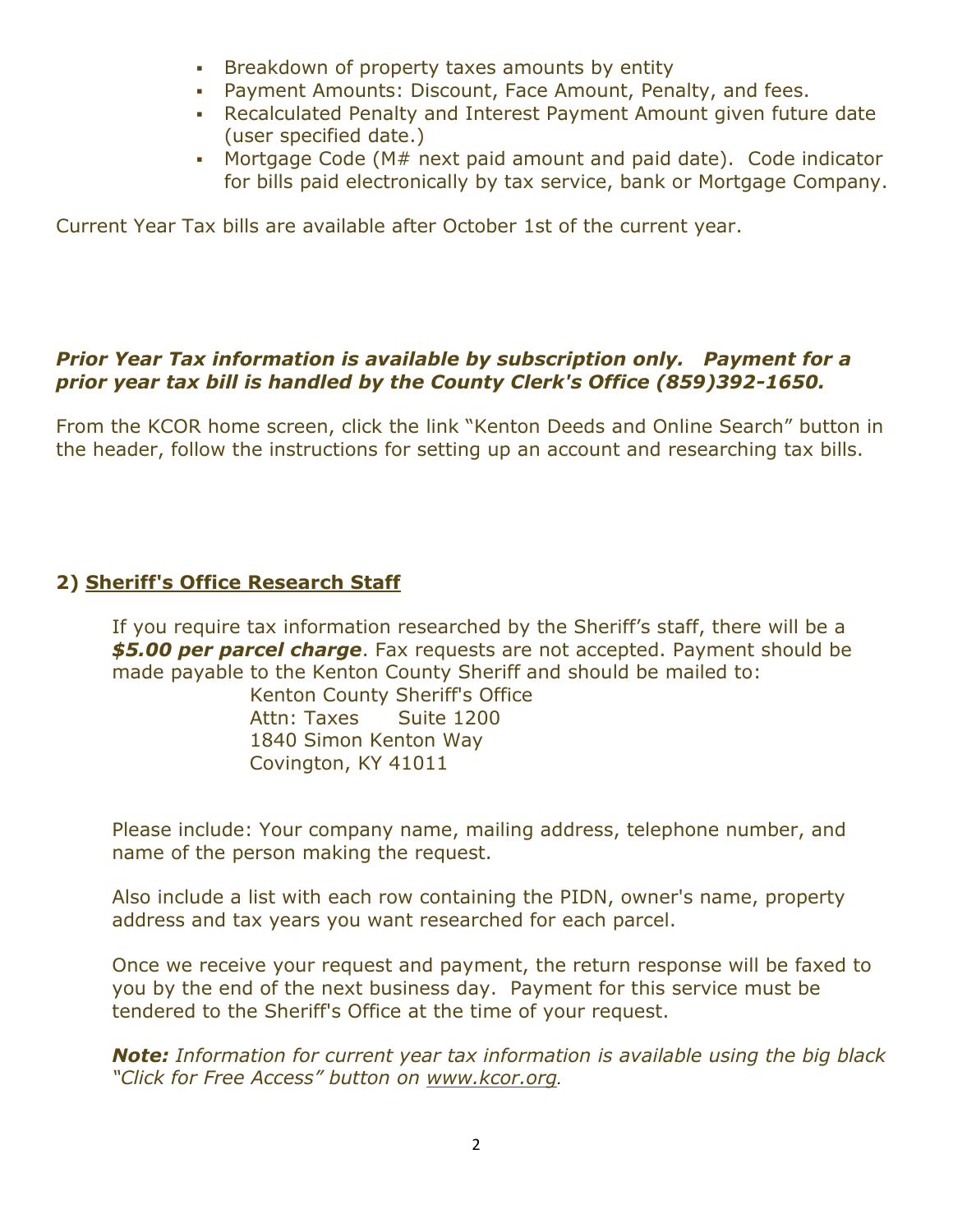# **Electronic Payments by Banks, Mortgage Companies and Tax Services**

1) All tax services, mortgage companies and banks requesting electronic mortgage payment processing must register by calling the Kenton County Sheriff's Office at (859)392-1800, ask for a member of the "Tax Team".

2) The tax service company must provide an electronic tax bill request for the parcels they intend to pay. The registration through the Sheriff's Office and the tax bill file request must be E-mailed through the Sheriff's Office no later than **August 21st.**

#### *The tax bill request must be in the approved record layout as defined below:*

#### **Record Layout for Tax Bill Request**

DOS ASCII Text File fixed length records sent through Email Record length 16 Characters Uncompressed File name **'kenton.txt'**

Bill Request Record:

| <b>Field Name</b> |  |
|-------------------|--|
| PIDN              |  |

Type Length

alphanumeric  $16$  \*(Edited)

\*Parcel ID Number Edit: 999-99-99-999.99

Record terminated with 'Carriage return' and 'Line feed' characters. HEX '0D','0A'. This file must include the leading and trailing zeroes of the PIDN. (See below.)

| kenton.txt - Notepad             | <u>               x</u> |
|----------------------------------|-------------------------|
| File<br>Edit Format View<br>Help |                         |
| 019-00-02-017.00                 |                         |
| 055-41-06-010.00                 |                         |
| 003-40-01-043.12                 |                         |
| 016-40-00-013.36                 |                         |
| 016-40-06-068.00                 |                         |
| 058-30-00-007.37                 |                         |
| 056-31-08-010.00                 |                         |
| 018-11-00-017.00                 |                         |
| 047-40-00-010.00                 |                         |
| 003-40-33-003.00                 |                         |
| 055-12-10-002.00                 |                         |
| 055-32-19-002.00                 |                         |
| 004-30-07-013.00                 |                         |
| 006-33-02-048.00                 |                         |
|                                  |                         |

**Please Email the request file to: [taxbills@kentoncounty.org](mailto:taxbills@kentoncounty.org)**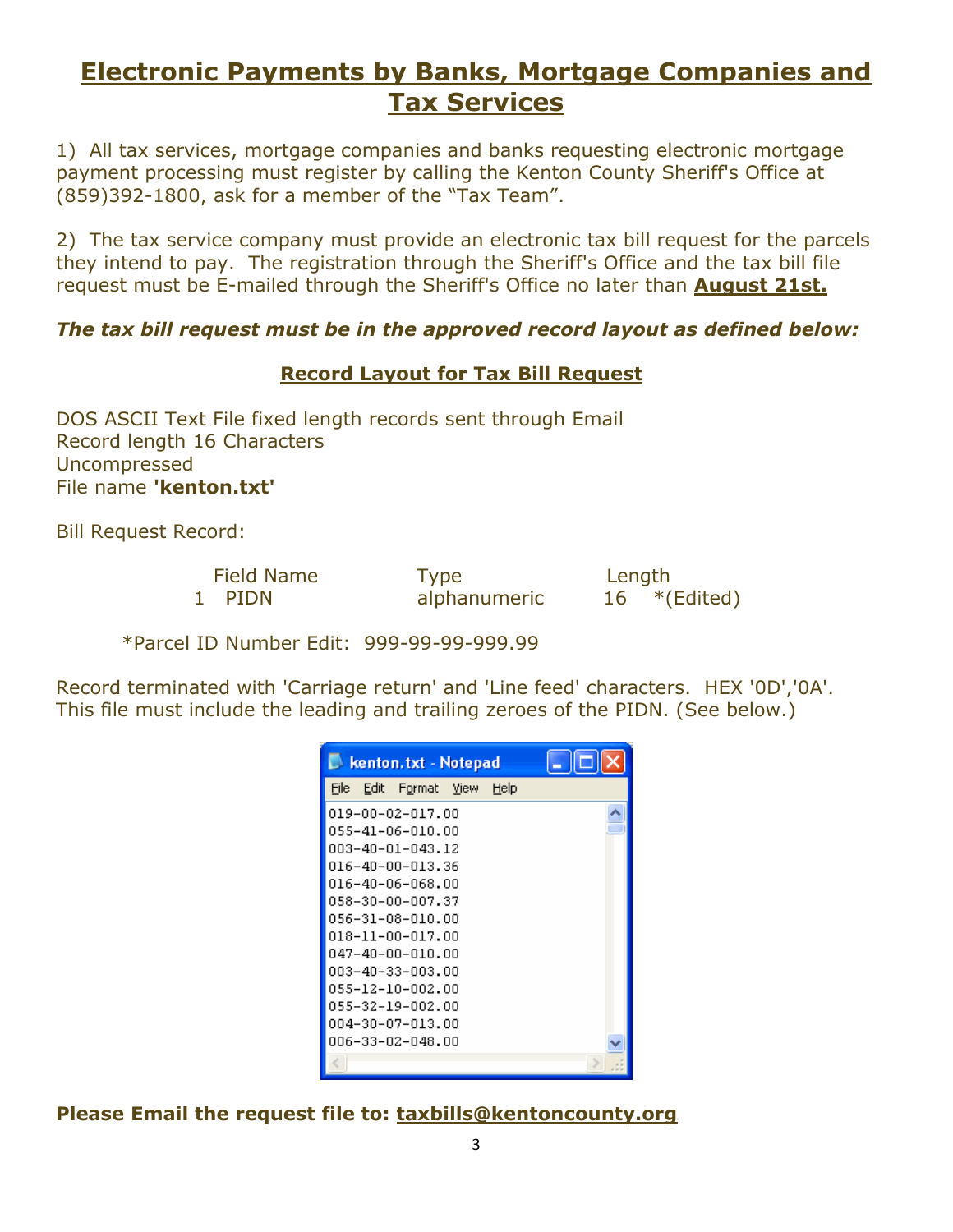3) The Sheriff's Office validates the file and provides an error list of parcels that are invalid or not found.

4) On or before October 1st, the new tax bills are generated and available for payment. The tax bills assigned to each tax service, bank or mortgage company are sent via E-mail. The record lay out of the bills are as described below.

#### **Mortgage Company Tax Bill Record Layout**

DOS ASCII text file consisting of fixed length records and fixed length fields with no field / unit separators. File name 'kentbill.txt'

Bill record:

| Field name                | Type            | Length                                |
|---------------------------|-----------------|---------------------------------------|
| 1 P.I.D.N.                |                 | alphanumeric $16 * (edited)$          |
| 2 Bill number             | numeric         | 06                                    |
| 3 Bill suffix             | alphanumeric 01 |                                       |
| 4 Tax year                | numeric         | 04                                    |
| 5 Face amount             | numeric         | 10 and 2 decimal positions (12 total) |
| 6 Discount amount numeric |                 | 10 and 2 decimal positions (12 total) |

\* PIDN edit: 999-99-99-999.99

Record terminated with 'Carriage return' and 'Line feed' characters. HEX '0D','0A'. (See below).

| kentbill.TXT - Notepad                                                                                                                                                                                                                                                                                                                                                                             |                                                                                                                                                                                                                                                                                                                                                                                                                                                                                                |
|----------------------------------------------------------------------------------------------------------------------------------------------------------------------------------------------------------------------------------------------------------------------------------------------------------------------------------------------------------------------------------------------------|------------------------------------------------------------------------------------------------------------------------------------------------------------------------------------------------------------------------------------------------------------------------------------------------------------------------------------------------------------------------------------------------------------------------------------------------------------------------------------------------|
| File<br>Edit<br>Help<br>Format<br>View                                                                                                                                                                                                                                                                                                                                                             |                                                                                                                                                                                                                                                                                                                                                                                                                                                                                                |
| 001-00-00-012.00034419<br>001-00-00-021.03025016<br>001-00-00-021.20044736<br>001-00-00-021.21030019<br>001-00-00-021.27049274<br>001-00-00-021.30053255<br>001-00-00-021.31024983<br>001-00-00-021.37057414<br>001-00-00-021.38034568<br>001-00-00-021.40037668<br>001-00-00-021.44034808<br>001-00-00-027.10044516<br>001-00-00-028.01059762<br>001-00-00-030.00041004<br>001-00-00-037.00043845 | 20070000000031754000000031118<br>2007000000197354000000193406<br>2007000000175860000000172343<br>2007000000180745000000177129<br>2007000000214940000000210641<br>2007000000241319000000236492<br>2007000000215917000000211599<br>2007000000214940000000210641<br>2007000000214940000000210641<br>20070000001954000000000191492<br>2007000000214940000000210641<br>2007000000238878000000234100<br>2007000000219825000000215427<br>2007000000066436000000065107<br>2007000000068390000000067022 |
| 001-14-01-001.00024059                                                                                                                                                                                                                                                                                                                                                                             | 2007000000175860000000172343                                                                                                                                                                                                                                                                                                                                                                                                                                                                   |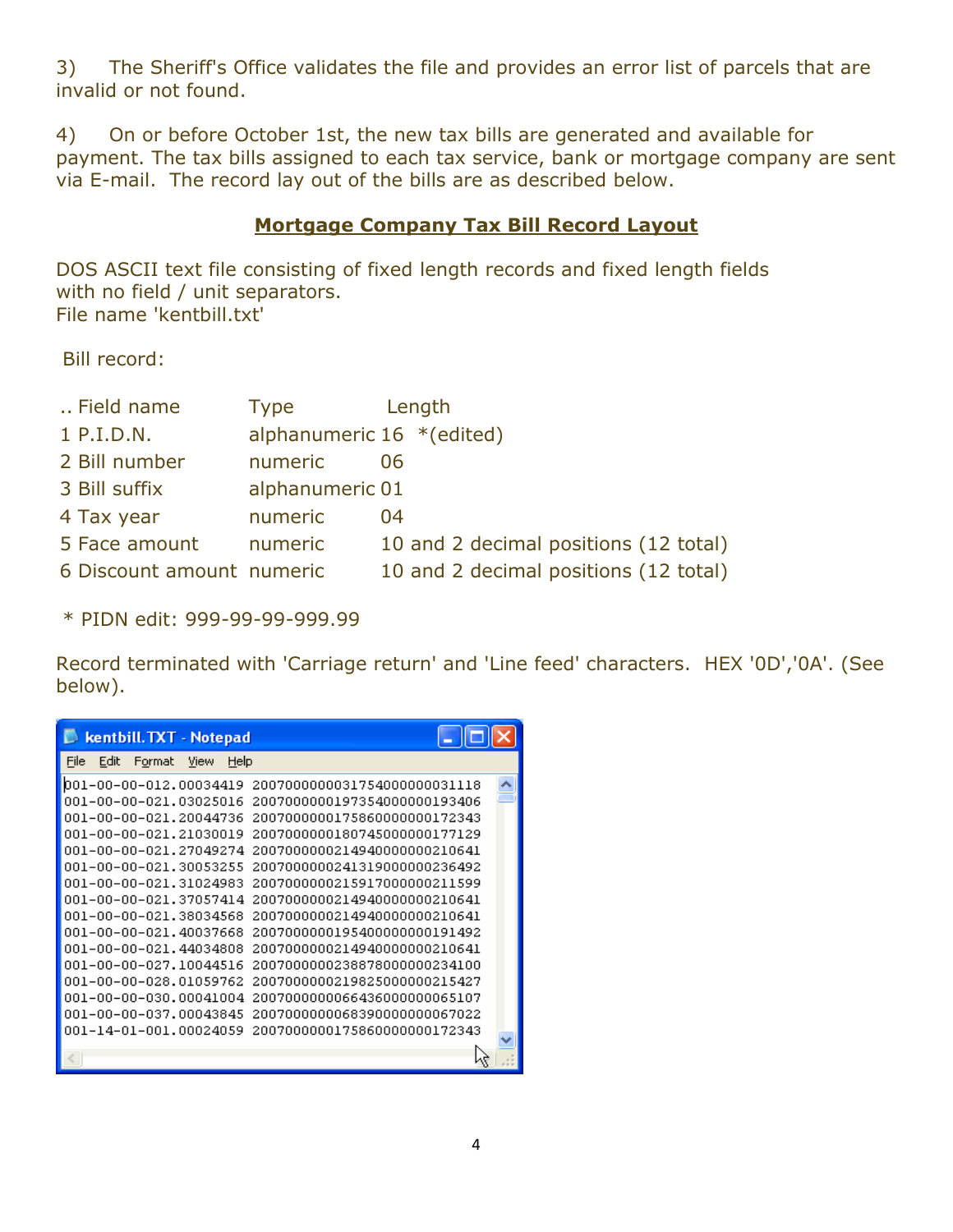5) The tax service, bank or mortgage company must send a payment file containing only the parcels whose tax bills are to be paid. See *Mortgage Company Tax Bill*  **Payment Record Layout below.** 

#### **Mortgage Company Tax Bill Payment Record Layout**

DOS ASCII text file consisting of fixed Length records and fixed length fields with no field / unit separators.

File name 'kentbill.txt'

Bill record:

| Field name                | Type            | Length                                |
|---------------------------|-----------------|---------------------------------------|
| 1 P.I.D.N.                |                 | alphanumeric $16$ *(edited)           |
| 2 Bill number             | numeric         | 06                                    |
| 3 Bill suffix             | alphanumeric 01 |                                       |
| 4 Tax year                | numeric         | 04                                    |
| 5 Face amount             | numeric         | 10 and 2 decimal positions (12 total) |
| 6 Discount amount numeric |                 | 10 and 2 decimal positions (12 total) |
|                           |                 |                                       |

\* PIDN edit: 999-99-99-999.99

Record terminated with 'Carriage return' and 'Line feed' characters. HEX '0D','0A'. Note: this layout is exactly the same as in item#4.

| <b>Kentbill.TXT - Notepad</b>          |                               |  |
|----------------------------------------|-------------------------------|--|
| File<br>Edit<br>Help<br>Format<br>View |                               |  |
| 001-00-00-012.00034419                 | 20070000000031754000000031118 |  |
| 001-00-00-021.03025016                 | 2007000000197354000000193406  |  |
| 001-00-00-021.20044736                 | 2007000000175860000000172343  |  |
| 001-00-00-021.21030019                 | 2007000000180745000000177129  |  |
| 001-00-00-021.27049274                 | 2007000000214940000000210641  |  |
| 001-00-00-021.30053255                 | 2007000000241319000000236492  |  |
| 001-00-00-021.31024983                 | 2007000000215917000000211599  |  |
| 001-00-00-021.37057414                 | 2007000000214940000000210641  |  |
| 001-00-00-021.38034568                 | 2007000000214940000000210641  |  |
| 001-00-00-021.40037668                 | 2007000000195400000000191492  |  |
| 001-00-00-021.44034808                 | 2007000000214940000000210641  |  |
| 001-00-00-027.10044516                 | 2007000000238878000000234100  |  |
| 001-00-00-028.01059762                 | 2007000000219825000000215427  |  |
| 001-00-00-030.00041004                 | 2007000000066436000000065107  |  |
| 001-00-00-037.00043845                 | 2007000000068390000000067022  |  |
| 001-14-01-001.00024059                 | 2007000000175860000000172343  |  |
|                                        |                               |  |

Note: that the payment record lay out is identical with the bill record lay out. The only difference is the content. The total payment of the bills is the **total amount due** and must match the total amount in your check(s).